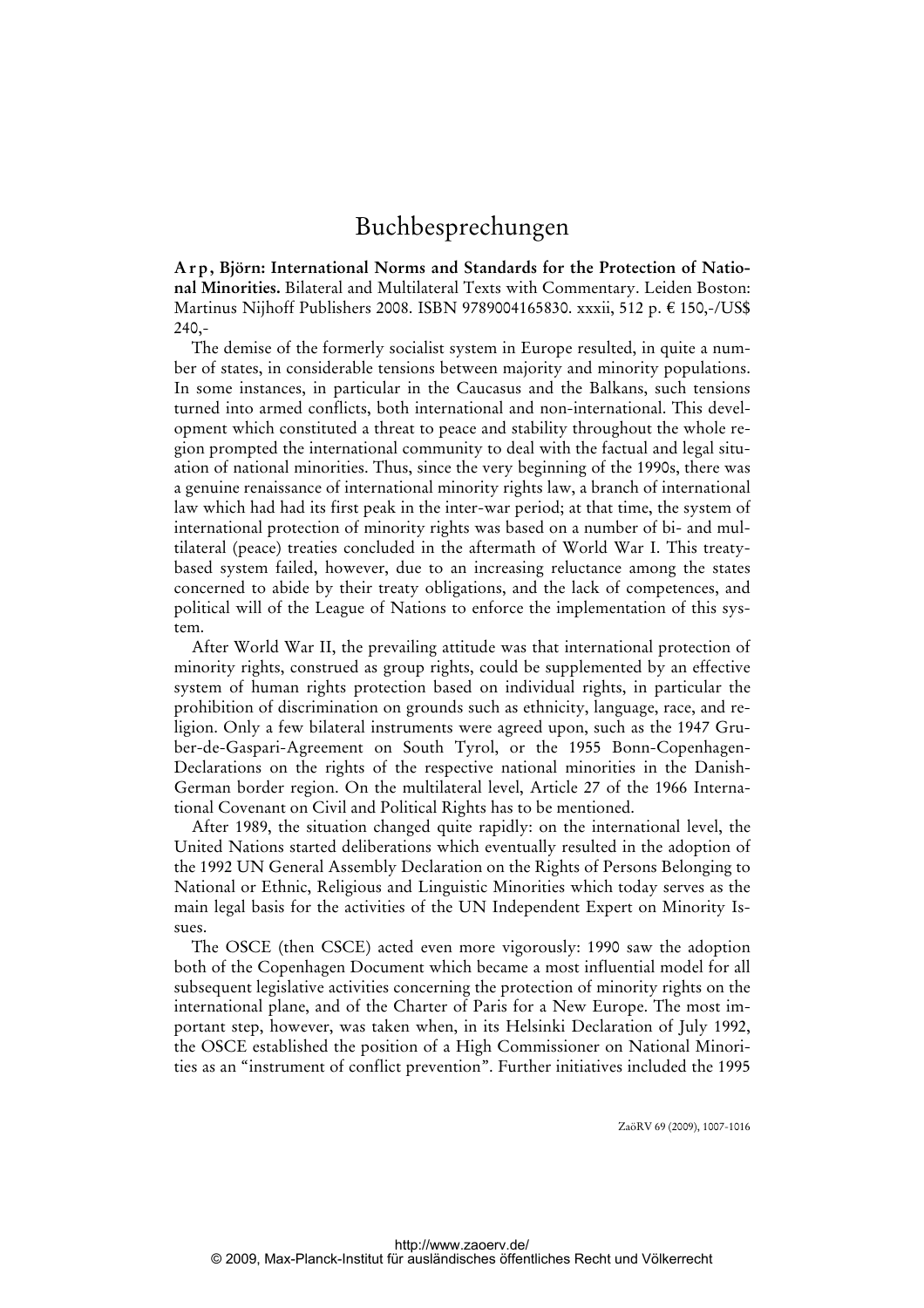Stability Pact for Europe. Notwithstanding a number of legal and political actions taken by such diverse actors as the European Communities or Union (with the 1991 Guidelines on the Recognition of New States in Eastern Europe and in the Soviet Union or the vast range of Partnership and Cooperation Agreements concluded with the successor states of the former Soviet Union or the 1993 Copenhagen Criteria for accession to the EU), the Central European Initiative (with its 1994 Instrument for the Protection of Minority Rights) or the Commonwealth of Independent States (with its 1994 Convention Guaranteeing the Rights of Persons Belonging to Minorities), the 1995 Council of Europe Framework Convention for the Protection of National Minorities quickly became, due to the success of its monitoring system, the most relevant legal instrument for the protection of minority rights in Europe, complimented, as regards linguistic rights, by the 1992 Council of Europe European Charter for Regional or Minority Languages.

The undisputed – albeit far from full – success of these political (OSCE) and legal (Council of Europe) instruments placed them in the focus of the international academic community. In contrast thereto, the second pillar of the international protection of minority rights, bilateral treaties concluded between interested States Parties, has received much less attention: there are the compilation of relevant studies edited, in 1999, by Arie Bloed/Pieter van Dijk (Protection of Minority Rights Through Bilateral Treaties) and the shorter studies by Kinga G á l (Bilateral Agreements in Central and Eastern Europe) and Emma Lantschner (Protection of National Minorities through Bilateral Agreements). This is all the more surprising since there is a real plethora of such bilateral agreements: This trend was initiated, in 1990, by the German-Soviet Treaty on Good-Neighborliness, Partnership and Cooperation, and the 1991 German-Polish Treaty on Good-Neighborly Relations and Friendly Cooperation the text of which largely influenced the provisions of the ensuing wave of bilateral treaties concluded between virtually all Central, Eastern and South-Eastern European (and Central Asian) states. There is, from a numerical point of view, a most impressive network of bilateral treaties which should indeed have attracted intensive attention by the international academia. So why did this not happen? Among the reasons might be that most of them do not provide for provisions directly applicable by domestic administrative authorities and courts and are, therefore, of only limited practical importance; moreover, it seems that the record of the bilateral commissions to be established under most of those treaties remains quite poor indeed as political tensions seem to negatively impact on their activities which often enough have been suspended for quite some time; and, thirdly, the most profane reason might be that many of these treaties are very difficult to access.

This latter aspect, the lack of easy accessibility, constitutes, in my view, the main reason why the publication under review is indeed useful: notwithstanding the existence and continuous improvement of electronic data bases such as <www.minorityrights.org/>, <www.ecmi.de/>, <www.eurac.edu/Org/Minorities/ IMR/index.htm>, or <www.minelres.lv/>, Björn A r p has managed to compile quite an impressive number of relevant documents, including also Declarations,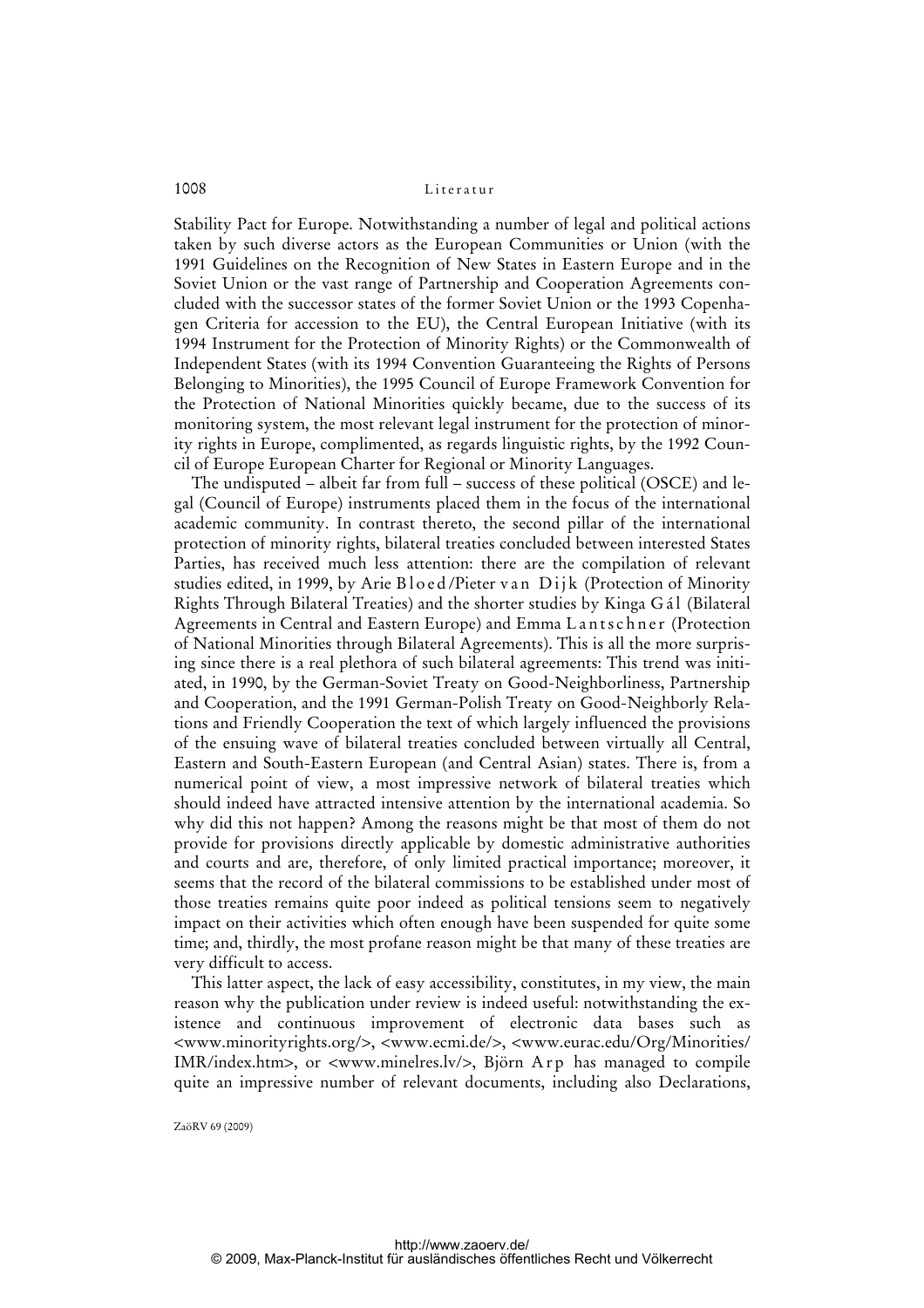Statements and other soft law instruments which are very difficult to access since in many instances they fail to be published in the official law gazettes; moreover, if so published, they are most often not available in English. There is, of course, the obvious set-back of every printed compilation of sources: they tend to be outdated – here the most recent document is the Stabilization and Association Agreement between the European Communities and their Member States and the Republic of Albania of 12 June 2006). On the other hand, in order to conduct comparative studies I still find it considerably easier to leaf through a book than to produce print-outs from various data bases.

The 244 documents are grouped into different categories differentiating between multilateral (both of global and European scope of application) and bilateral treaties (with 186 documents they constitute the largest part of the compilation). In order not to exceed the obvious limits of any book publication, the editor had, in most cases, to refrain from reproducing the entire text of the document but to include only the minority-related provisions. The choice made might be criticized sometimes (e.g. it might have been useful to reproduce not only Article 14 of the European Convention, but also Article 8 or Article 2 of the Additional Protocol which seem to play a decisive role in the recently growing jurisprudence of the European Court of Human Rights), but there are no obvious omissions considering that the apparent dead-line for including documents explains the absence of the pertinent provisions of the Lisbon Treaty including the EU Charter of Fundamental Rights or documents establishing the EU Agency for Fundamental Rights.

The access to this wealth of textual information is considerably facilitated by an 80-page introduction in which Björn A r p starts by classifying the bilateral treaties (treaties on good neighborliness, treaties specifically aimed at regulating minority rights, cooperation treaties and treaties conditioning economic cooperation on the respect for minority rights); reports that the definition of the term national minority in bilateral treaties seems to be consistent with the one prevailing in the interpretation of the Framework Convention; informs on various mechanisms providing for the monitoring of the implementation of the bilateral treaties (this information is based on the text of the treaties and does only to a limited extent include references to the actual practice – or rather absence of practice – of such mechanisms); and concludes by identifying and presenting a number of legal problems related to the bilateral treaties such as , e.g., their potential relevance for the creation of customary law rules.

In sum: this is a useful tool for everyone wishing to be quickly informed about the contents of instruments of major relevance for the protection of minority rights and/or planning to engage in a comparative study of the texts of the existing bilateral treaties.

## Rainer H o f m a n n , Frankfurt am Main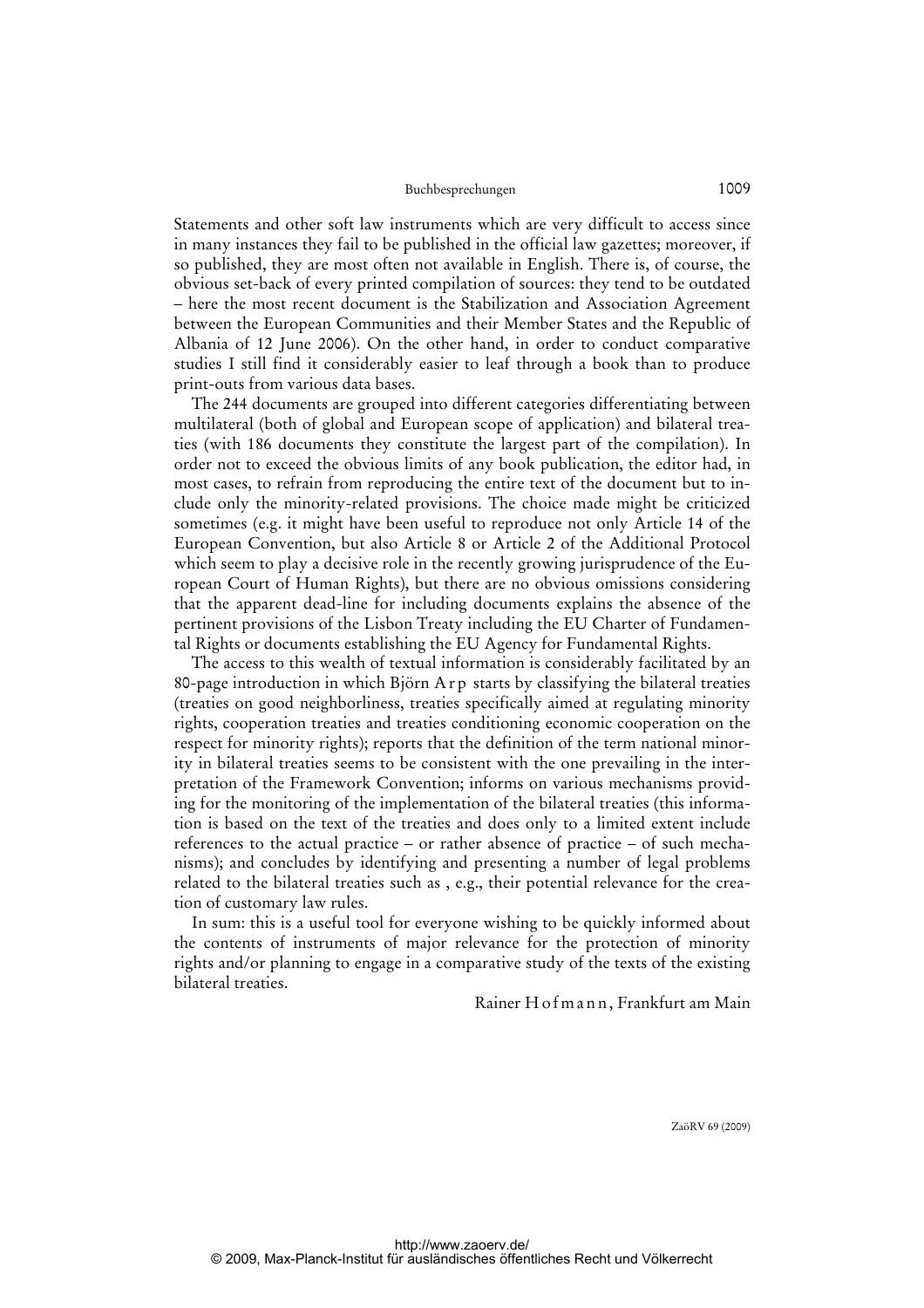Jenisch, Uwe/Edler, Jeannette: Bibliographie des deutschen Schrifttums **zum Internationalen und Öffentlichen Seerecht 1982-2007.** Rostocker Schriften zum Seerecht und Umweltrecht, Bd. 44. Baden-Baden: Nomos (2008), 2. Aufl. ISBN 9783832938390. 231 S. € 54,-

Mit der nun bereits in zweiter, erweiterter Auflage vorliegenden Bibliographie schließt Jenisch, der von 1975 bis 1982 als Vertreter der Deutschen Seerechtsdelegation bei den Vereinten Nationen die III. VN-Seerechtskonferenz begleitet hat, zeitlich an seine Bibliographie des deutschen Schrifttums zum Internationalen Seerecht 1945-1981 (Jenisch, Uwe /Gounaris, Emmanuel, Bibliographie des deutschen Schrifttums zum Internationalen Seerecht. 1945-1981. Werkhefte des Instituts für Internationale Angelegenheiten der Universität Hamburg, Bd. 38. Hamburg [u.a.], Alfred Metzner Verlag (1982)) an.

Ist der erste Teil dieses nunmehr die deutsche Literatur von 62 Jahren erfassenden Werkes noch unter dem Eindruck der drei VN-Seerechtskonferenzen zwischen 1958 und 1982 entstanden, die daher entsprechende Berücksichtigung finden, markiert die für den vorliegenden Titel gewählte Periode die Zeitspanne zwischen dem Abschluss der III. VN-Seerechtskonferenz 1982 über das Inkrafttreten des VN-Seerechtsübereinkommens (SRÜ) am 16. November 1994 hin zu dessen innerstaatlichen Umsetzung in 155 Staaten.

Dieser Zeitraum umfasst damit nicht nur die Kodifikation, Anpassung und Fortentwicklung des bestehenden Normengefüges unter der Ägide der Vereinten Nationen hin zu einer möglichen universalen Geltung des aus 320 Artikeln, neun Annexen, zwei Resolutionen sowie zwei Durchführungsabkommen bestehenden umfassenden Vertragswerks als einer Verfassung der Meere in nicht allzu ferner Zukunft, sondern mit der Gründung des Internationalen Seegerichtshofs in Hamburg, der Internationalen Meeresbodenbehörde in Kingston, Jamaika sowie der Festlandsockel-Grenzkommission in New York, auch die Schaffung neuer Institutionen des Internationalen Öffentlichen Seerechts.

Im Vergleich zur Erstauflage von 1998 hat sich die Zahl der berücksichtigten Veröffentlichungen mit fast 2.500 Einträgen nahezu verdoppelt. Damit übersteigt der Umfang des angeführten Schrifttums auch den der Bibliographie von 1982, obwohl diese einen um zehn Jahre längeren Zeitraum abdeckt, bei weitem. Trotz der zeitlichen Nachfolge sind neben aktuellen Publikationen gelegentlich auch Beiträge aus der Zeit vor 1982 berücksichtigt worden, sofern diese dem Autor erst verspätet bekannt geworden sind.

Neben rechtswissenschaftlichen Abhandlungen werden rechtlich relevante Publikationen von Fachleuten aus dem Bereich der Schifffahrt, des Bergbaus, der Geologie, der Fischerei sowie der Meeresforschung einbezogen. Die selbst auferlegte Beschränkung des Autors auf das "deutsche" Schrifttum ist schließlich weiter zu verstehen, als es der mehrdeutige Titel erwarten lässt. Angesichts der Internationalität des Seerechts, der wachsenden maritimen Dimension der Europäischen Union und der Tatsache, dass die gesamte internationale Seerechtsdiskussion überwiegend in englischer Sprache gehalten wird, erfasst J e n i s c h neben den deutschsprachigen Veröffentlichungen deutscher, österreichischer und Schweizer Autoren auch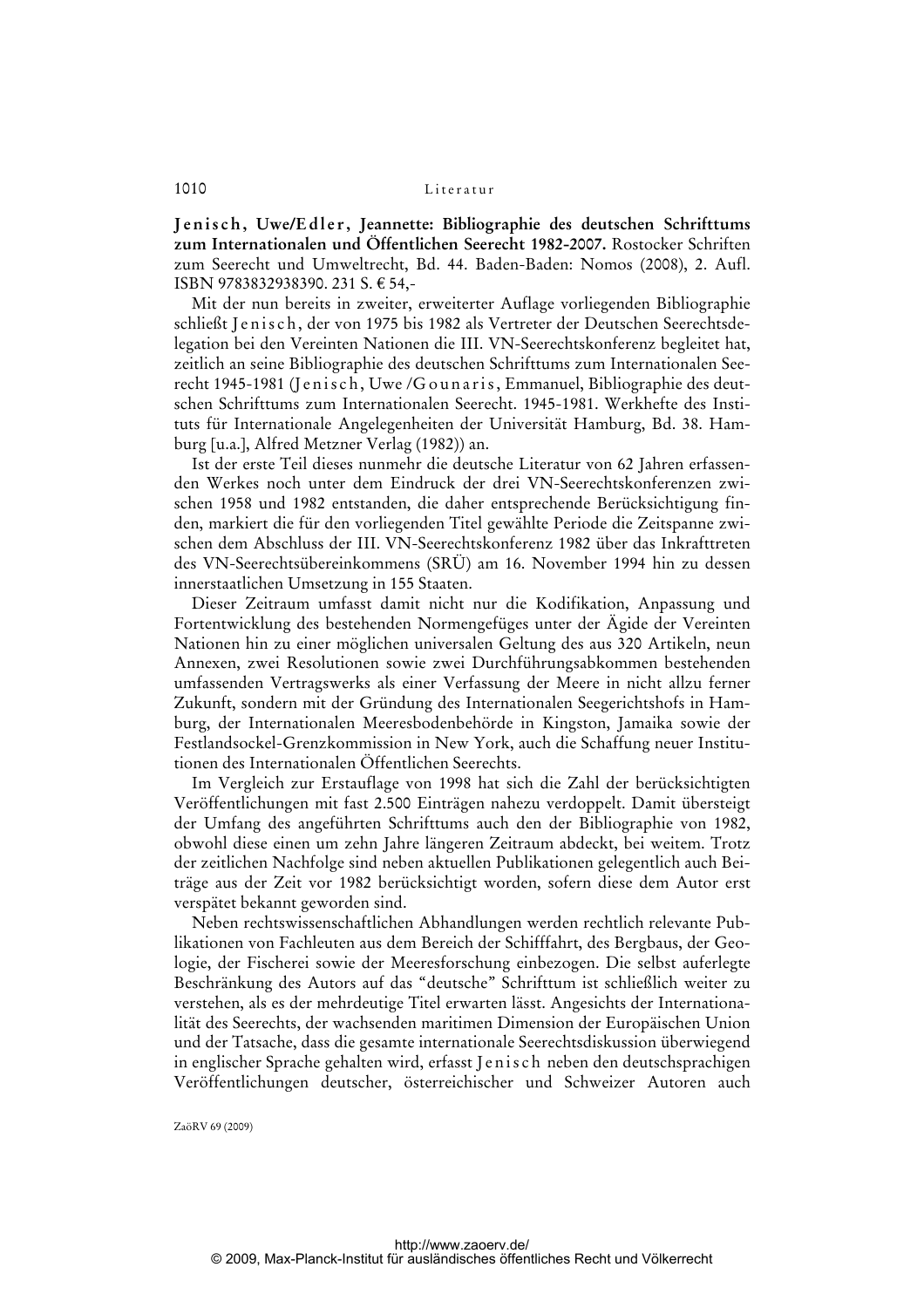fremdsprachige Veröffentlichungen deutschsprachiger Verfasser in in- und ausländischen Publikationen sowie ausländischer Autoren in hiesigen Zeitschriften und Sammelbänden. Der Gesamtanteil fremdsprachiger – in erster Linie englischsprachiger – Beiträge beträgt etwa 40 Prozent.

Die Gliederung der Bibliographie, welche wie die Einführung in deutscher und englischer Sprache vorliegt und sich damit auch Wissenschaftlern anderer Sprachkreise leicht erschließt, folgt im Wesentlichen dem Aufbau der Erstauflage. Den Anfang bilden Dokumente, Materialien, Lehrbücher, Monographien und allgemeine Darstellungen (Ziff. 1-2). Unter Ziff. 1.3 führt Jenisch zudem über fünfzig seit 1966 erschienene, vorwiegend englische Bibliographien zum Seerecht auf, die dem Nutzer den Zugang zu Beiträgen in ausländischen Publikationen erleichtern. Im Anschluss folgt eine Übersicht über die Veröffentlichungen zur Seerechtsgeschichte im Allgemeinen sowie zur Geschichte des SRÜ im Besonderen (Ziff. 3-4). Der weitere Aufbau folgt, sofern sich nicht aus sachlichen Gründen Abweichungen ergeben, den Kapiteln des SRÜ und gliedert die Publikationen nach den Regimen küstennaher und -ferner Zonen (Ziff. 5-6), der Hohen See (Ziff. 7), dem Gebiet, *the Area* (Ziff. 8), Meeresumweltschutz (Ziff. 9), Meeresforschung (Ziff. 10), Technologietransfer (Ziff. 11) sowie der Beilegung von Streitigkeiten (Ziff. 12). Nachfolgend finden sich Veröffentlichungen zu Regionalen Meeren (Ziff. 13), Seeschiffen und Seeverkehr (Ziff. 14) sowie militärischen Aktivitäten und Seekriegsrecht (Ziff. 15).

Die Erweiterung des Gesamtumfangs der Einträge gegenüber der Erstauflage machte in diesem Abschnitt die Einführung neuer Gliederungsziffern zum Europäischen Seerecht (Ziff. 13.8), Unfallmanagement und Küstenwache (Ziff. 14.5), Terror und Sicherheit (Ziff. 14.6) sowie zum Hafenrecht (Ziff. 14.8) notwendig. Den Abschluss der Bibliographie bildet eine Auflistung von Bundestagsdrucksachen (Ziff. 16) mit Bezug auf seerechtliche Fragestellungen. Für die formale Suche steht dem Leser zudem im Anschluss an die Gliederung ein Verfasserregister zur Verfügung. Soweit Beiträge verschiedenen Gliederungsziffern zugerechnet werden konnten, wurden diese mehrfach in die Bibliographie aufgenommen. In Verbindung mit den jedem Gliederungspunkt vorangestellten Verweisen wird der Nutzer somit zusätzlich auf die wichtigsten themenverwandten Bereiche aufmerksam gemacht, was die Arbeit mit dem Buch weiter vereinfacht.

Jenisch wendet sich mit seiner Arbeit ausdrücklich an "Fachleute in Wissenschaft, Verwaltung und Wirtschaft sowie in Diplomatie, Politik und Verteidigung, die sich um die Erforschung, die Nutzung und den Schutz der Meere und Gewässer kümmern". Damit ist sein Werk auch und gerade an der Frage zu messen, welcher Nutzen einer systematisierten Auflistung ausgewählter deutscher, wenn auch nicht zwingend deutschsprachiger, Literatur zum Seerecht für den avisierten Nutzerkreis angesichts der heutigen technischen Zugriffsmöglichkeit zukommt. Die Antwort auf diese Frage liegt zunächst in der Qualität der ausgewählten Beiträge bei gleichzeitiger Beschränkung des Gesamtumfangs. Angesichts der Vielfalt der internationalen Seerechtsliteratur verschafft das Buch dem Nutzer einen Überblick über die relevante Literatur zu [den einzelnen Themengebieten und damit eine qua-](qua-http://www.zaoerv.de/)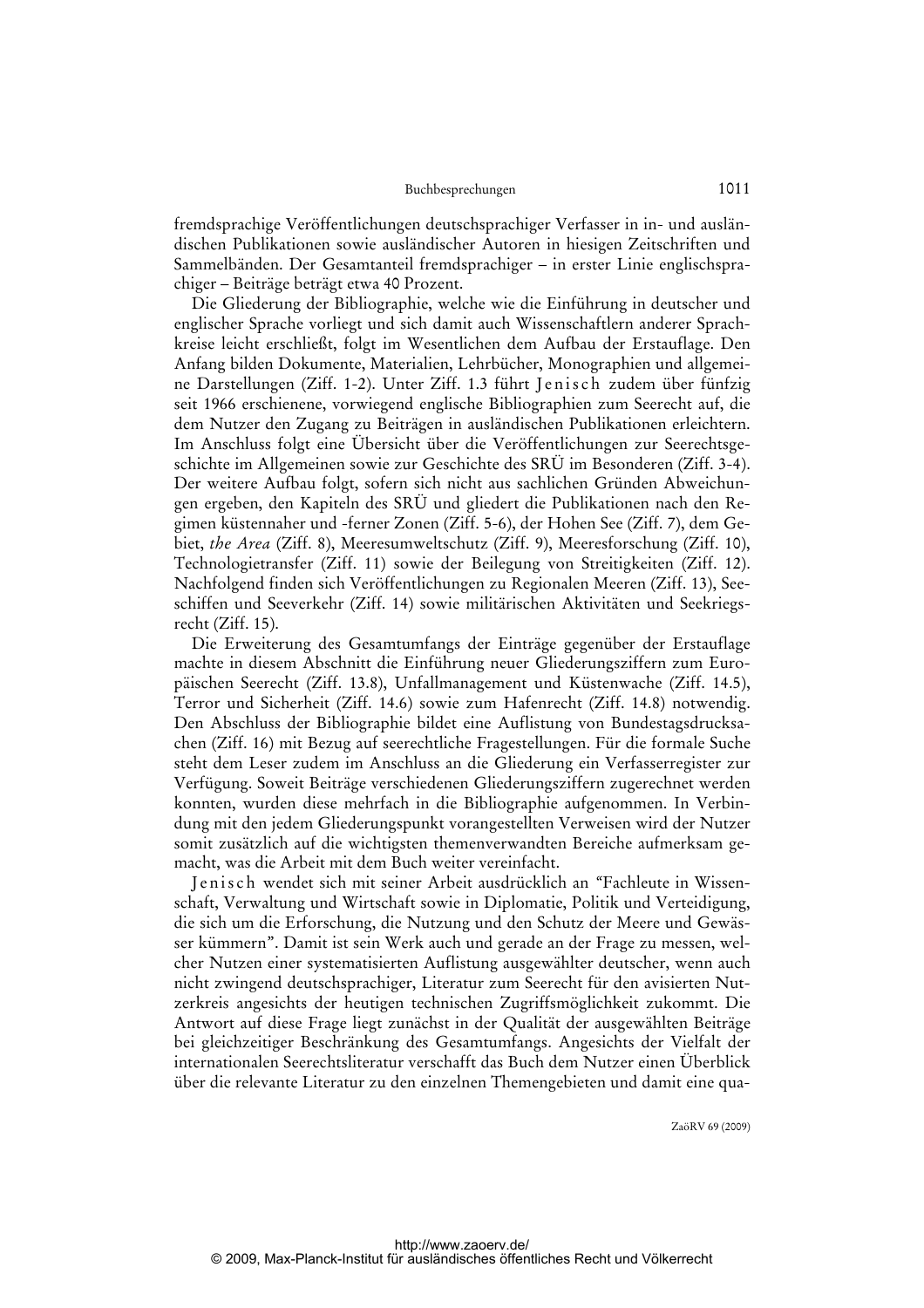litative Form der Vorsortierung, die weder Bibliotheken noch das Internet leisten können. Zudem ist der Nutzer dieses Titels, im Gegensatz zum Leser umfassenderer juristischer Bibliographien, die das Seerecht nur als Teilgebiet anführen, aufgrund der Kumulation aller Einträge in nunmehr zwei Bänden nicht auf die zeitaufwendige Suche in verschiedenen Jahresregistern angewiesen und erhält mit der chronologischen Auflistung relevanter Bundestagsdrucksachen einen Überblick über Gesetzesvorhaben, Berichte der Bundesregierung sowie Antworten auf Anfragen, die in dieser Form sonst nicht aufbereitet werden. Gerade zu Beginn eines Forschungsvorhabens ist die Konsultation solcher spezialisierter Bibliographien zu empfehlen. Der Titel sollte daher in Kombination mit seinem Vorgänger von 1982 als notwendige Ergänzung zu den unter Ziff. 1.3 aufgeführten englischen Bibliographien, die in der Regel das deutschsprachige Schrifttum und deutsche Zeitschriften nicht oder nur unvollständig erfassen, verstanden und verwendet werden. Die Bibliographien des Autors erweisen sich damit als eine wertvolle Hilfestellung für alle, die sich mit dem Seerecht beschäftigen.

Thilo Neumann, Hamburg

**Reinisch, August (ed.): Standards of Investment Protection.** Oxford/New York: Oxford University Press 2008. ISBN 9780199547449. xxxvi, 264 S. \$ 80,- (Paperback)

Der Herausgeber, der selbst einen Beitrag zu diesem Sammelband beigesteuert hat, erachtet es im Vorwort für "*crucial to give more precise significance to the rather vague and generally worded standards of treatment*", im Hinblick auf die "*currently prevailing treaty-arbitration, i.e. direct investor-State arbitration mostly based upon B(ilateral)I(nvestment)T(reatie)s or other investment treaties and dealing with alleged violations of these investment standards*" (S. v). Alle Beiträge zielten daher ab auf eine "*identification of a possibly emerging consensus on how these substantive treatment standards are to be interpreted*". Letztlich solle das Buch eine "*first-hand road map to substantive investment law*" liefern. Dem können sowohl die sorgfältig erstellten Tabellen von "*cases*" und "*treaties*" zu Beginn und das klar gegliederte Stichwortverzeichnis dienlich sein.

In der den neun weiteren Beiträgen vorausgeschickten, gedrängten Einleitung analysiert Schreuer mit Hinweisen auf die folgenden Einzeldarstellungen die "*interrelationship of standards*". Zu Recht weist er etwa darauf hin, dass Fragen des (Kapital-)Transfers zu wenig beleuchtet würden; insofern füllt der letzte Beitrag des Bandes – "Capital Transfer Restrictions under Modern Investment Treaties" von K olo und W älde – eine Lücke.

Den Anfang macht eine Studie zu "Admission and Establishment in the Context of Investment Protection" von Joubin-Bret, die auf die Zunahme von Regelungen zur "*pre-establishment*"-Phase hinweist. Die einschlägige spärliche Judikatur fasst sie wie folgt zusammen: "*BITs are not meant to protect investments that are unlawful or illegal"; "the reference to the laws and regulations in the definitions article does not have the same role as in the article on admission. In the article on definitions, it does not refer to the definitions given by the laws and regulations of the*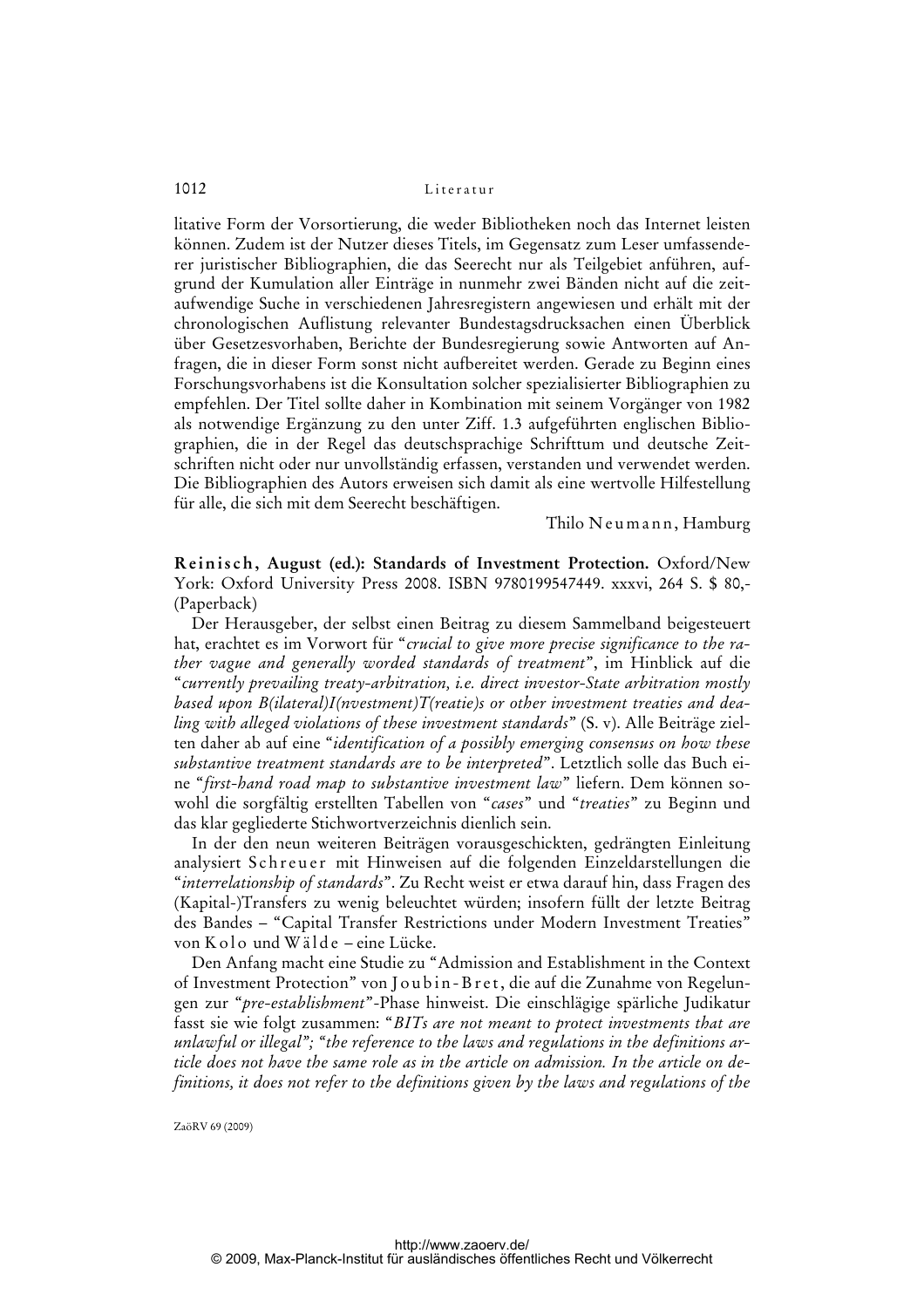*host State but to the validity of the investment"; "few tribunals have looked into the content of the laws and regulations used to deny the protection of the BIT to investments made in violation of the same*" (S. 27). Freilich seien auch etliche Fragen offen, die am Ende des Beitrags formuliert werden.

"*National treatment*" – d.h. "*avoiding discrimination based on nationality*" (S. 29) – wird von Bjorklund als eine "relative, or contingent, obligation" gekennzeichnet, die sich sowohl auf eine Behandlung *de iure* als auch (und häufiger) *de facto* beziehe (S. 30). Dieser Standard habe in der Vertragspraxis einen recht unterschiedlichen Umfang; im Mittelpunkt des "*case law*" stünden die Merkmale "*like circumstances*" und "*less favourable treatment*". Bedeutung habe freilich auch die Klärung, wem wie weit der "*burden of proof*" obliege. Für die abnehmende Relevanz von "*national treatment*" sieht er drei Gründe: "*establishing a fair and equitable treatment violation does not require a cumbersome like-circumstances analysis, nor does it require demonstrating nationality-based discrimination"; "a claimed violation of arbitrary and discriminatory treatment is often read to encompass a national treatment violation, but a violation on the basis of arbitrary treatment will suffice to sustain a claim in most cases*", und schließlich: "*Nationality-based discrimination may be said to play a supporting role, rather than a starring role, in cases involving expropriation claims*" (S. 58).

Im Vergleich hierzu hält Ziegler für "Most-Favoured-Nation (MFN) Treatment" fest, hierzu habe sich jüngst eine neue Diskussion entwickelt, insbesondere zum Thema, ob diese Klausel auch für Verfahrensrechte und Definitionen ("*foreign direct investment*", "*foreign investor*") gelte. Diese besondere, ebenfalls relative Form eines Diskriminierungsverbots trete häufig in Kombination mit absoluten Klauseln auf. Stärker als andere Autoren stellt Ziegler dabei auf das deutsche Muster eines Investitionsförderungs- und -schutzvertrages ab (S. 61 Fn. 6). Wichtige Schiedssprüche werden von ihm zunächst kurz skizziert, bevor er sich dann spezifischen Problemen zuwendet, wie dem *ejusdem generis*-Prinzip, konkreten Abgrenzungen der Reichweite von MFN-Klauseln oder allgemeinen und speziellen Ausnahmen. Die Erstreckung auf "*procedural guarantees, in particular dispute settlement*", werde unterschiedlich gesehen (S. 79); letztlich komme es auf die konkrete Regelung an. Zi egler schließt mit einem Hinweis darauf, dass im (multilateralen) WTO-Kontext die MFN-Behandlung regelmäßig etwas anderes bedeute (S. 86).

He is k a n e n wirft eingangs seiner Überlegungen zu "Arbitrary and Unreasonable Measures" die Frage auf, wie sich beide Merkmale zueinander verhielten (alternativ? kumulativ?), und wie zum Kriterium "diskriminierend" (S. 87). Letztlich spricht er im Hinblick auf eine mehrfach verwendete Formulierung von einem "*non-impairment standard*" (S. 89), der höchst selten allein herangezogen werde. Unterschieden werden drei Perspektiven: die einer "*judicial economy*" (weil regelmäßig zuvor das Vorliegen von "*expropriation*" geprüft werde, S. 93), eine eher formale, methodologische und schließlich eine inhaltliche ("*substantive*"). Bei dieser zeigten sich zwei Ansätze: zum einen das Abstellen auf das Gegenteil von "*reasonable*" (S. 104 f.), zum andern ein "*due process approach*[" mit Verhältnismäßig-](Verh�ltnism��ig-http://Za�RV)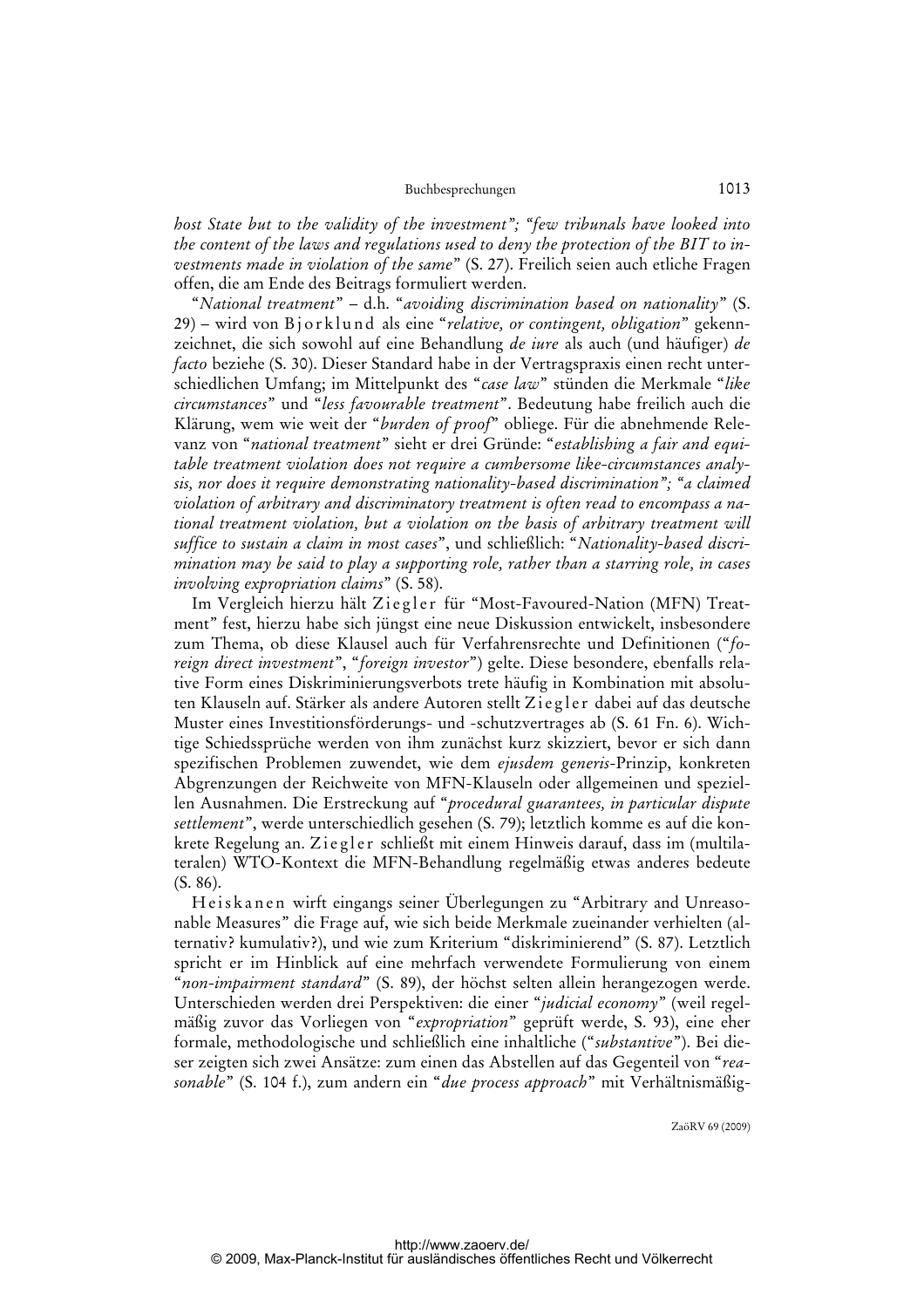keitserwägungen. Am Ende erörtert He is kan en das Verhältnis dieses Standards zum Völkergewohnheitsrecht und prognostiziert, er werde an Bedeutung zunehmen, denn Staaten "*become more sophisticated in their treatment of foreign investors*" (S. 110).

Einen "absoluten, nicht-kontingenten" Standard bildet das Gebot eines "*fair and equitable treatment*" (FET); diesbezüglich erörtert Yannaca-Small neuere Entwicklungen dieses "*most often invoked standard in investor-State arbitration, present in almost every single claim brought by foreign investors against host States*" (S. 111). Die Autorin befasst sich vor allem mit zwei Punkten. Zum einen fragt sie: "*Does the Standard belong to a Specific Legal Order or is it an Autonomous Standard*?" und konstatiert hier ein zunehmende Konvergenz (S. 118). Sodann erörtert sie: "*What is the Normative Content of the Fair and Equitable Treatment Standard as it has been Formulated by Arbitral Tribunals*?". Hier seien vier Gruppen von Kategorien zu unterscheiden: "*vigilance and protection*", "*due process including non-denial of justice*", "*lack of arbitrariness and non-discrimination*" sowie "*transparency and stability*". Bei letzterem gehe es etwa um "*legitimate expectations*" des Investors, aber auch um Geschäftsrisiken. Freilich hält es Y a n n a c a - Small für verfrüht, eine endgültige Liste von Bestandteilen für die Auslegung des FET aufzustellen, denn "*the jurisprudence is still constantly evolving*" (S. 130).

"Full Protection and Security" wird von Cordero Moss als weiterer Standard vorgestellt "*less frequently applied than other standards, hence arbitration practice is not common and the legal literature is rather scarce*". Das Schwergewicht liege hier bei "*physical safety*" in Bezug auf "*assets*" und "*individuals*"; soweit es darüber hinaus um "*legal security*" gehe, werde dies weithin auch vom FET-Standard erfasst (S. 146 ff.). Die Divergenz der Formulierungen werde in der Schiedspraxis kaum gewürdigt. Als einzelne Aspekte von "*physical safety*" werden Kausalität (bei Handeln dritter Personen), "*due diligence*" sowie Art und Ausmaß von "*sovereign appreciation*" genauer erörtert. Nur gestreift wird, ob Schäden "*due to armed action*" erfasst werden (S. 149). Die Autorin fragt zu Recht, inwiefern es nützlich sei "*to interpret a standard of protection in such a way that it doubles another standard of protection – particularly if the applicable treaty lists the two standards as two separate bases for liability, as is often the case*" (S. 150).

Mit "*expropriation*" beschäftigen sich zwei Beiträge: Hoffmann widmet sich der heute typischen Form der "indirekten" Enteignung, d.h. Maßnahmen mit gleicher Wirkung wie förmliche Eigentumsentziehungen (S. 152, u. a. auf den deutschchinesischen Vertrag Bezug nehmend), R e i n i s c h behandelt deren "Zulässigkeit". Für H o f f m a n n ist die erste und zentrale Frage ihres Themas, ob überhaupt eine (mittelbare) "Enteignung" stattgefunden habe. Nach einem Überblick über die aktuelle Lehrmeinung widmet sie sich den für die Definition im Einzelnen herangezogenen Kriterien, beginnend mit der "*sole effect doctrine*", die auf die Schwere der Beeinträchtigung abstellt, über den Aspekt der Dauer bis zur Frage, ob eine Bereicherung des Gaststaates maßgeblich sei, was verneint werde (S. 161). Eher dem FET-Standard zuzuordnen seien "*investment-backed expectations of the investor*". Ein weiteres wesentliches Problem stellt die Abgrenzung gegenüber "*the State's*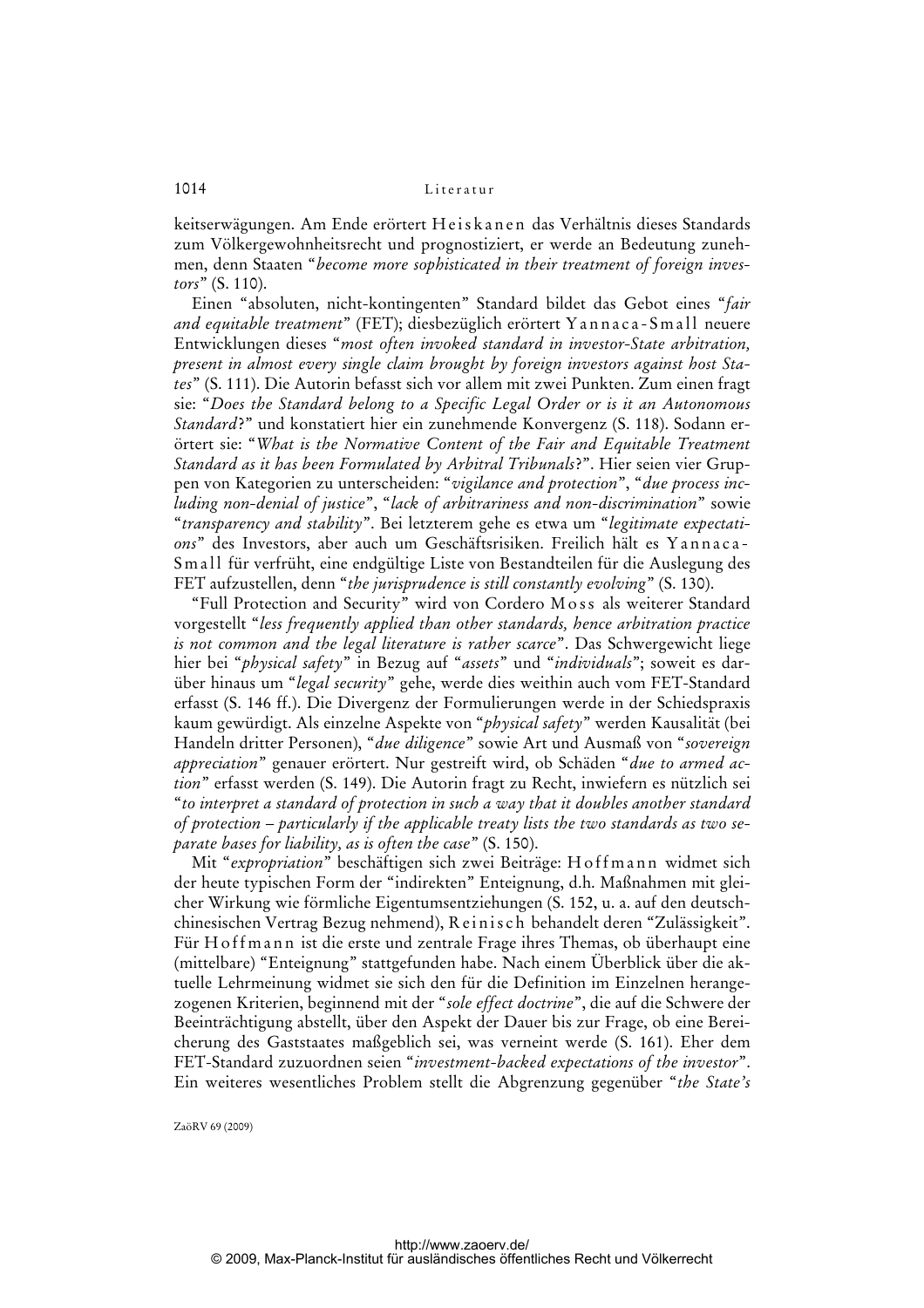*right to regulate*" – in Ausübung ihrer "*public order function*" (S. 165) – dar. Dabei müsse klar zwischen Definition und Zulässigkeit des Eingriffs unterschieden werden. Bemerkenswert sei der Versuch des US-Musterabkommens von 2004, positive und negative Merkmale für eine "*indirect expropriation*" zu formulieren (S. 167), vor allem im Interesse einer "*jurisprudence as predictable as possible*" (S. 170).

Reinisch nimmt den Ball auf, wenn er fragt, ob die "legality" weniger relevant sei, weil zuvörderst geprüft werde, ob überhaupt eine (ggf. indirekte) Enteignung gegeben sei (S. 172); am Ende verneint er dies ganz entschieden (S. 204). Den Investitionsverträgen attestiert er, dass sie insoweit "*fairly clear rules*" (S. 176) normierten, wobei sich Deutschland immer noch weithin am allerersten Abkommen (1959 mit Pakistan) orientiere (S. 177). Das notwendige Merkmal eines "*public purpose*" werde in Verfahren vor dem ICSID durchaus überprüft, z. B. im Streit zwischen Siemens und Argentinien. Hingegen ist nicht jede Ungleichbehandlung relevant, wohl aber sind es "*egregious forms*" von Diskriminierung (S. 190 f.). "*Due process*" werde weithin mit "*fair procedure*" gleichgesetzt. Im Hinblick auf die vormals obligatorische "volle Entschädigung" erachtet Reinisch die Schiedspraxis als "*rather modest*" (S. 196). Höhe sowie Bemessung würden meist detailliert völkervertraglich konkretisiert, so dass damit Anlässe zu Kontroversen vermindert würden (S. 199). Schließlich diskutiert Reinisch, welche Auswirkungen Rechtmäßigkeit und Rechtswidrigkeit auf "*remedies*" habe, und bejaht – wie die Praxis – einen Unterschied bei den Rechtsfolgen: "*Tribunals have been fairly consistent in permitting the application of the treaty provisions only in cases of lawful expropriation. They largely concur that where an expropriation was carried out either not for a 'public purpose', in a 'discriminatory' fashion, or not in accordance with 'due process', damages for an internationally wrongful act are due*" (S. 204).

Zum Schluss des Buches geben K o l o und W älde einen beeindruckenden materialreichen und breit gefächerten Überblick über Kapitalverkehrsbeschränkungen (nicht nur) in modernen Investitionsabkommen. IMF, OECD, GATT/GATS und EG-Vertrag (Art. 56 ff.) sind ebenso berücksichtigt wie Goldklauseln; dabei halten die Autoren fest, "*exchange restrictions*" seien unter bestimmten Voraussetzungen rechtmäßig (S. 213). Die für das Investitionsklima wichtigen "*repatriation*"- Klauseln müssten staatlich-öffentlichen Belangen in Krisenlagen Rechnung tragen, was trotz unterschiedlicher vertraglicher Ansätze auch durchaus erfolge. Ein Rechtfertigungsgrund zwingender Notwendigkeit schließe jedenfalls Entschädigung Betroffener nicht aus (S. 218), andererseits müsse eine gewisse staatliche "*margin of appreciation*" wohl akzeptiert werden (S. 221 f.), und seien auf jeden Fall spezielle Regeln zu "*economic emergency*" in einzelnen Verträgen vorrangig (S. 227). K olo und W älde erörtern ferner, ob und wann "*exchange restrictions*" – ohne allerdings klar gegenüber "*capital transfer restrictions*" abzugrenzen – enteignungsgleich sein können, etwa bei einem Sonderopfer (S. 231). Ebenso an andere Beiträge knüpft inhaltlich (leider aber nicht explizit) die Behandlung des FET-Standards an, dessen Missachtung leichter nachzuweisen sei als eine Enteignung (S. 234). Die Autoren unterscheiden fünf Elemente und nennen einige Beispiele für die Anwendung auf "*exchange restrictions*", etwa "*[freedom from coercion or harass-](harass-http://Za�RV)*